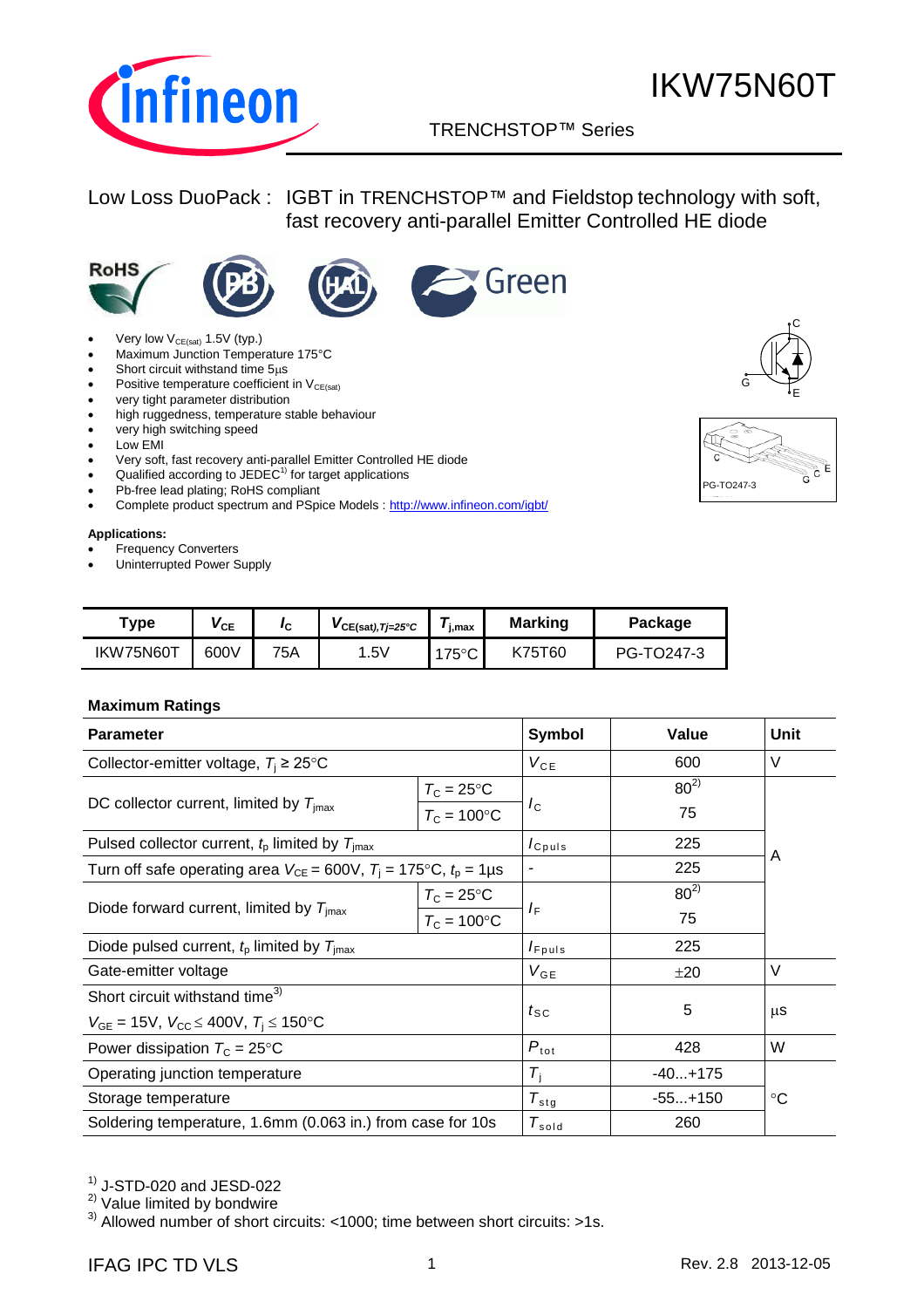

### TRENCHSTOP™ Series q

### **Thermal Resistance**

| <b>Parameter</b>          | Symbol          | <b>Conditions</b> | Max. Value | <b>Unit</b> |
|---------------------------|-----------------|-------------------|------------|-------------|
| <b>Characteristic</b>     |                 |                   |            |             |
| IGBT thermal resistance,  | $R_{th,IC}$     |                   | 0.35       | K/W         |
| $junction - case$         |                 |                   |            |             |
| Diode thermal resistance, | $R_{\rm thJCD}$ |                   | 0.6        |             |
| junction $-$ case         |                 |                   |            |             |
| Thermal resistance,       | $R_{thJA}$      |                   | 40         |             |
| junction - ambient        |                 |                   |            |             |

## **Electrical Characteristic,** at  $T_j = 25 \degree C$ , unless otherwise specified

|                                      | <b>Symbol</b>    |                                          | Value |                          |      | <b>Unit</b> |
|--------------------------------------|------------------|------------------------------------------|-------|--------------------------|------|-------------|
| <b>Parameter</b>                     |                  | <b>Conditions</b>                        | min.  | Typ.                     | max. |             |
| <b>Static Characteristic</b>         |                  |                                          |       |                          |      |             |
| Collector-emitter breakdown voltage  | $V_{(BR)CES}$    | $V_{GE} = 0V$ , $I_C = 0.2mA$            | 600   | ٠                        |      | V           |
| Collector-emitter saturation voltage | $V_{CE(sat)}$    | $V_{GF} = 15V, I_C = 75A$                |       |                          |      |             |
|                                      |                  | $T_i = 25^{\circ}C$                      |       | 1.5                      | 2.0  |             |
|                                      |                  | $T_i = 175$ °C                           |       | 1.9                      |      |             |
| Diode forward voltage                | $V_{\mathsf{F}}$ | $V_{GE}=0V$ , $I_F=75A$                  |       |                          |      |             |
|                                      |                  | $T_i = 25^{\circ}C$                      |       | 1.65                     | 2.0  |             |
|                                      |                  | $T_i = 175$ °C                           |       | 1.6                      |      |             |
| Gate-emitter threshold voltage       | $V_{GE(th)}$     | $I_{C} = 1.2 \text{mA}, V_{CF} = V_{GF}$ | 4.1   | 4.9                      | 5.7  |             |
| Zero gate voltage collector current  | $I_{\text{CES}}$ | $V_{CF} = 600V$ ,<br>$V_{GE} = 0V$       |       |                          |      | μA          |
|                                      |                  | $T_i = 25^{\circ}C$                      |       |                          | 40   |             |
|                                      |                  | $T_i = 175$ °C                           |       | $\overline{\phantom{a}}$ | 5000 |             |
| Gate-emitter leakage current         | $I_{\text{GES}}$ | $V_{CE} = 0V, V_{GE} = 20V$              |       |                          | 100  | nA          |
| Transconductance                     | $g_{\rm fs}$     | $V_{CE} = 20V, I_C = 75A$                |       | 41                       |      | S           |
| Integrated gate resistor             | $R_{Gint}$       |                                          |       |                          |      | Ω           |

### **Dynamic Characteristic**

| Input capacitance                                                             | $C_{iss}$         | $V_{CE} = 25V$ ,                                              | 4620 | pF |
|-------------------------------------------------------------------------------|-------------------|---------------------------------------------------------------|------|----|
| Output capacitance                                                            | $C_{\rm oss}$     | $V_{GE} = 0V$ ,                                               | 288  |    |
| Reverse transfer capacitance                                                  | $C_{\text{rss}}$  | $f=1$ MHz                                                     | 137  |    |
| Gate charge                                                                   | $Q_{\text{Gate}}$ | $V_{\text{CC}} = 480 \text{V}$ , $I_{\text{C}} = 75 \text{A}$ | 470  | пC |
|                                                                               |                   | $V_{GE} = 15V$                                                |      |    |
| Internal emitter inductance                                                   | $L_{\rm F}$       |                                                               | 13   | nH |
| measured 5mm (0.197 in.) from case                                            |                   |                                                               |      |    |
| Short circuit collector current                                               | $I_{C(SC)}$       | $V_{GE}$ =15V, $t_{SC}$ $\leq$ 5µs                            | 690  | Α  |
| Allowed number of short circuits: <1000; time<br>between short circuits: >1s. |                   | $V_{\rm CC} = 400V,$<br>$T_i \leq 150^{\circ}$ C              |      |    |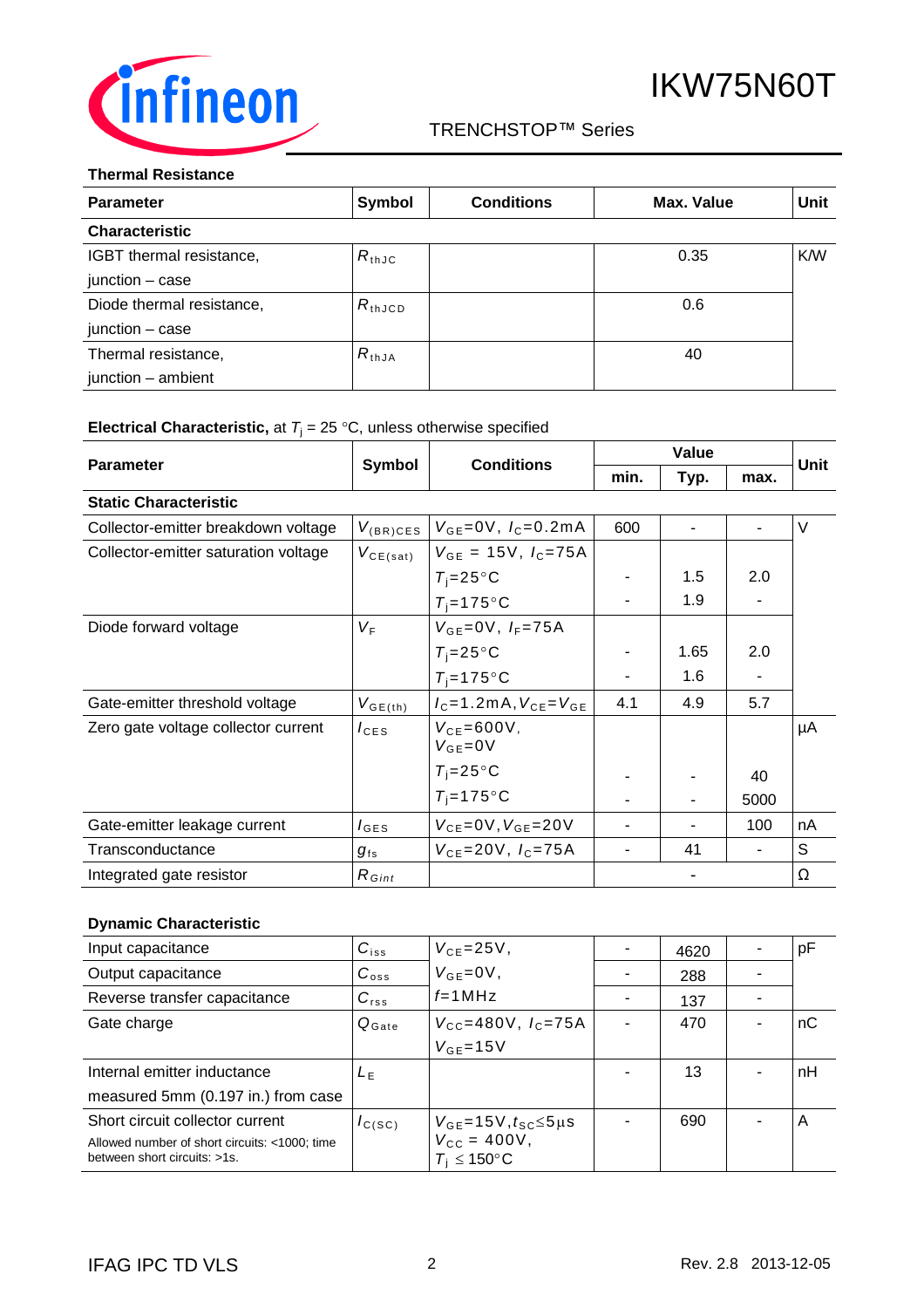

## TRENCHSTOP™ Series q

### **Switching Characteristic, Inductive Load, at**  $T_1=25$  **°C**

|                                                                    |                      |                                                                                                                                                                                                                                           | Value |      |      |             |
|--------------------------------------------------------------------|----------------------|-------------------------------------------------------------------------------------------------------------------------------------------------------------------------------------------------------------------------------------------|-------|------|------|-------------|
| <b>Parameter</b>                                                   | Symbol               | <b>Conditions</b>                                                                                                                                                                                                                         | min.  | typ. | max. | <b>Unit</b> |
| <b>IGBT Characteristic</b>                                         |                      |                                                                                                                                                                                                                                           |       |      |      |             |
| Turn-on delay time                                                 | $t_{\textsf{d}(on)}$ | $T_i = 25^{\circ}C$ ,                                                                                                                                                                                                                     |       | 33   |      | ns          |
| Rise time                                                          | $t_{\rm r}$          | $V_{\text{CC}} = 400V, I_{\text{C}} = 75A$<br>$V_{GE} = 0/15V$ ,<br>$r_{\rm G}$ =5 $\Omega$ , $L_{\sigma}$ =100nH,<br>$C_{\sigma} = 39pF$<br>$L_{\sigma}$ , $C_{\sigma}$ from Fig. E<br>Energy losses include<br>"tail" and diode reverse |       | 36   |      |             |
| Turn-off delay time                                                | $t_{\sf d(\sf off)}$ |                                                                                                                                                                                                                                           |       | 330  |      |             |
| Fall time                                                          | $t_{\rm f}$          |                                                                                                                                                                                                                                           |       | 35   |      |             |
| Turn-on energy                                                     | $E_{\text{on}}$      |                                                                                                                                                                                                                                           |       | 2.0  |      | mJ          |
| Turn-off energy                                                    | $E_{\rm off}$        |                                                                                                                                                                                                                                           |       | 2.5  |      |             |
| Total switching energy                                             | $E_{ts}$             | recovery.                                                                                                                                                                                                                                 |       | 4.5  |      |             |
| <b>Anti-Parallel Diode Characteristic</b>                          |                      |                                                                                                                                                                                                                                           |       |      |      |             |
| Diode reverse recovery time                                        | $t_{\rm rr}$         | $T_i = 25^{\circ}C$ ,                                                                                                                                                                                                                     |       | 121  |      | ns          |
| Diode reverse recovery charge                                      | $Q_{rr}$             | $V_R = 400V$ , $I_F = 75A$ ,                                                                                                                                                                                                              |       | 2.4  |      | μC          |
| Diode peak reverse recovery current                                | $I_{\rm rrm}$        | $di_F/dt = 1460A/\mu s$                                                                                                                                                                                                                   |       | 38.5 |      | A           |
| Diode peak rate of fall of reverse<br>recovery current during $tb$ | $di_{rr}/dt$         |                                                                                                                                                                                                                                           |       | 921  |      | $A/\mu s$   |

### **Switching Characteristic, Inductive Load, at**  $T_i$ **=175 °C**

|                                                                    |                      |                                                                                                                                                                                                                            | Value |      |      | <b>Unit</b> |
|--------------------------------------------------------------------|----------------------|----------------------------------------------------------------------------------------------------------------------------------------------------------------------------------------------------------------------------|-------|------|------|-------------|
| <b>Parameter</b>                                                   | Symbol               | <b>Conditions</b>                                                                                                                                                                                                          | min.  | typ. | max. |             |
| <b>IGBT Characteristic</b>                                         |                      |                                                                                                                                                                                                                            |       |      |      |             |
| Turn-on delay time                                                 | $t_{\textsf{d}(on)}$ | $T_i = 175$ °C,                                                                                                                                                                                                            |       | 32   |      | ns          |
| Rise time                                                          | $t_{\rm r}$          | $V_{CC} = 400V, I_C = 75A,$<br>$V_{GE} = 0/15V$ ,<br>$r_{\rm G}$ =5 $\Omega$ , $L_{\sigma}$ =100nH,<br>$C_{\sigma} = 39pF$<br>$L_{\sigma}$ , $C_{\sigma}$ from Fig. E<br>Energy losses include<br>"tail" and diode reverse |       | 37   |      |             |
| Turn-off delay time                                                | $t_{d(\text{off})}$  |                                                                                                                                                                                                                            |       | 363  |      |             |
| Fall time                                                          | $t_{\rm f}$          |                                                                                                                                                                                                                            |       | 38   |      |             |
| Turn-on energy                                                     | $E_{\text{on}}$      |                                                                                                                                                                                                                            |       | 2.9  |      | mJ          |
| Turn-off energy                                                    | $E_{\mathsf{off}}$   |                                                                                                                                                                                                                            |       | 2.9  |      |             |
| Total switching energy                                             | $E_{ts}$             | recovery.                                                                                                                                                                                                                  |       | 5.8  |      |             |
| <b>Anti-Parallel Diode Characteristic</b>                          |                      |                                                                                                                                                                                                                            |       |      |      |             |
| Diode reverse recovery time                                        | $t_{\rm rr}$         | $T_i = 175$ °C                                                                                                                                                                                                             |       | 182  |      | ns          |
| Diode reverse recovery charge                                      | $Q_{rr}$             | $V_R = 400V$ , $I_F = 75A$ ,                                                                                                                                                                                               |       | 5.8  |      | μC          |
| Diode peak reverse recovery current                                | $I_{\text{rrm}}$     | $di_F/dt = 1460$ A/ $\mu$ s                                                                                                                                                                                                |       | 56.2 |      | A           |
| Diode peak rate of fall of reverse<br>recovery current during $tb$ | $di_{rr}/dt$         |                                                                                                                                                                                                                            |       | 1013 |      | $A/\mu s$   |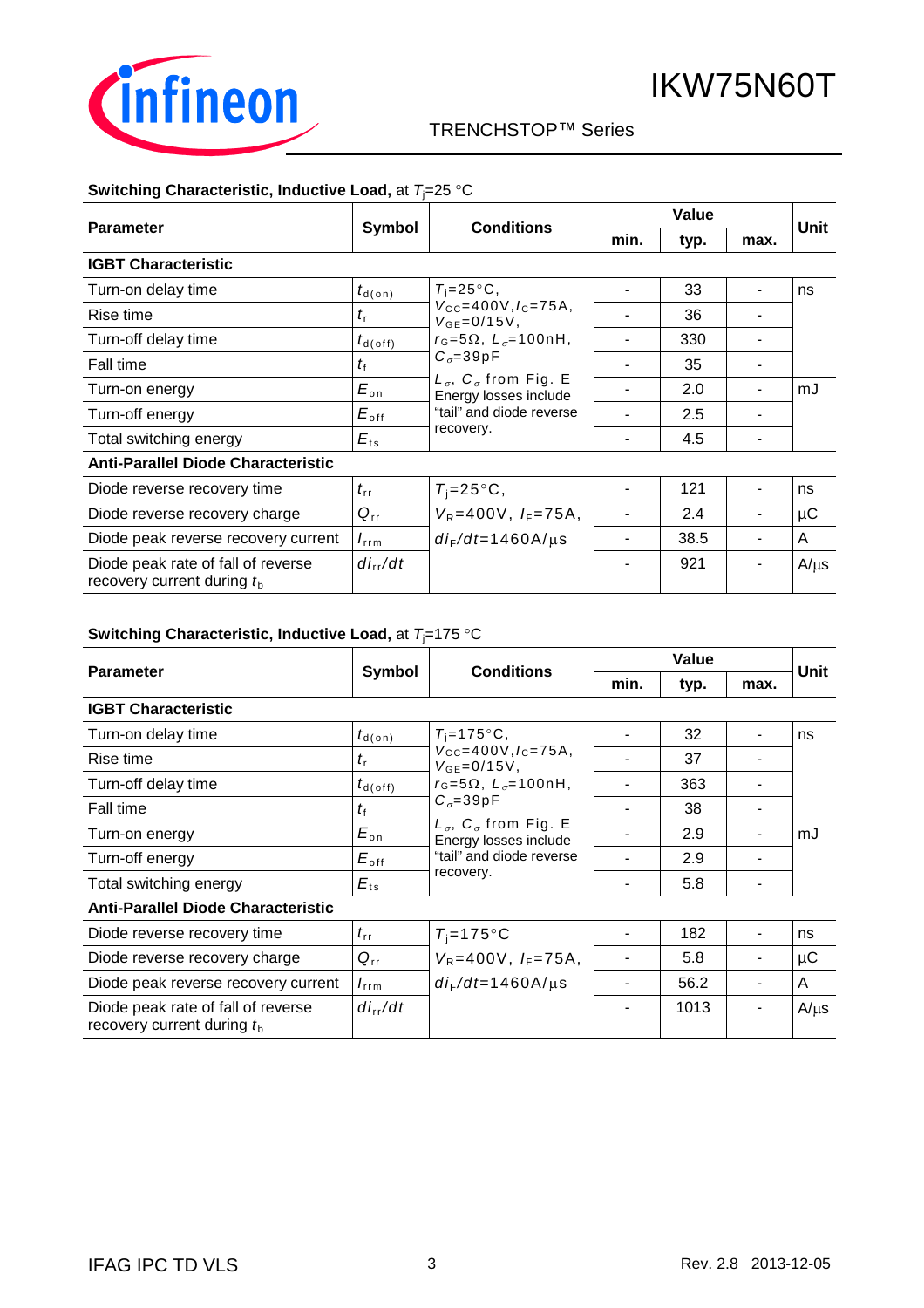





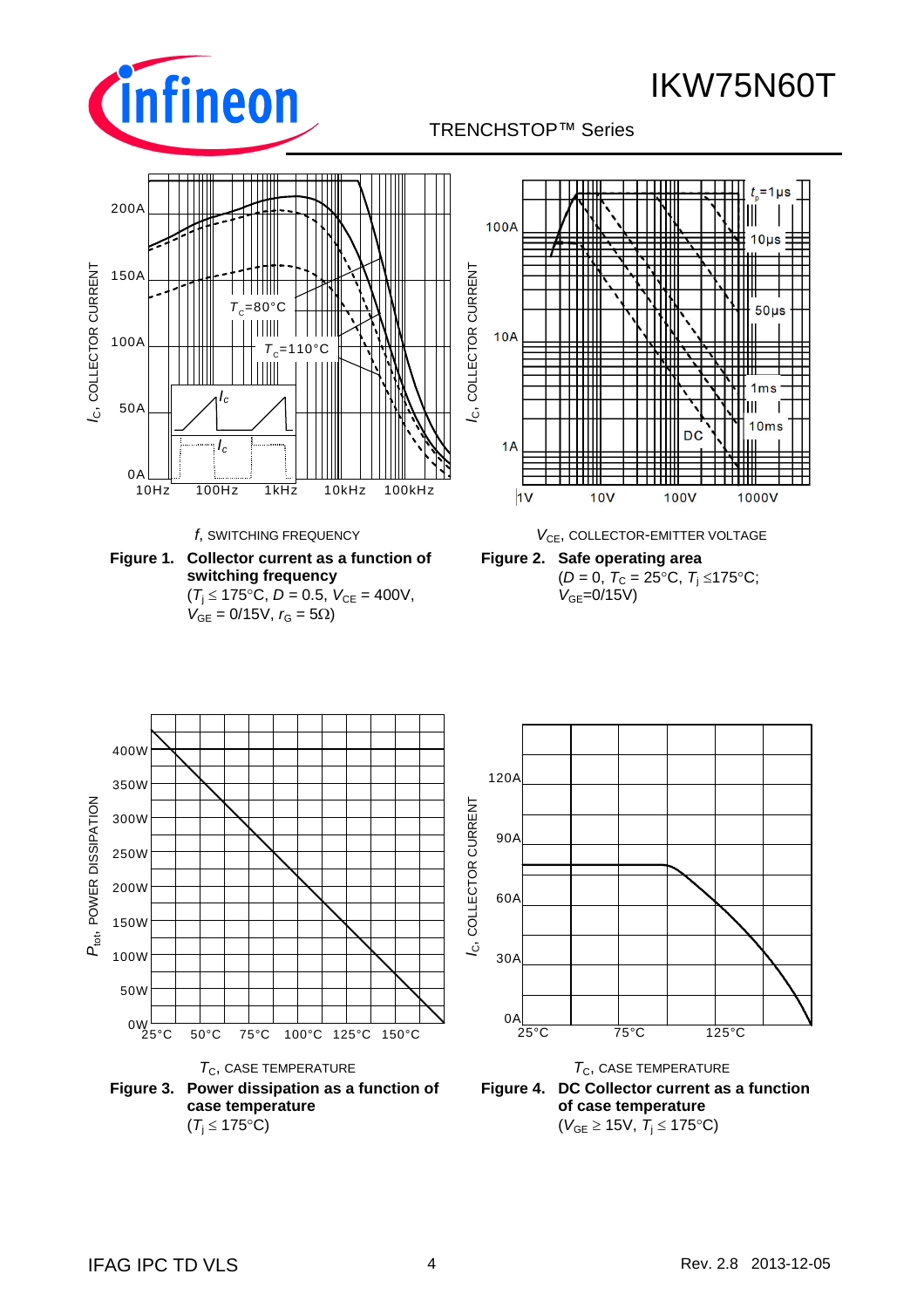



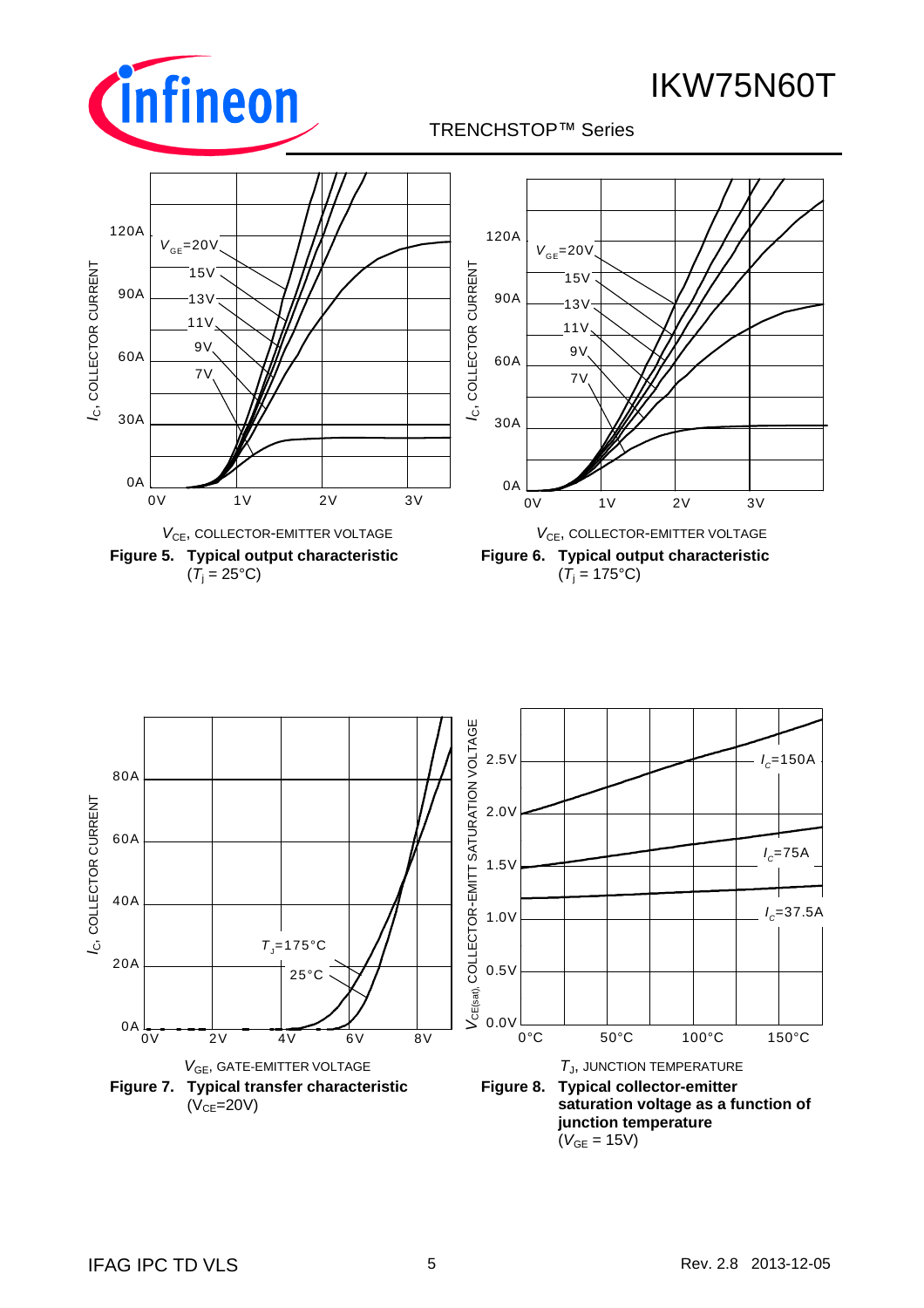

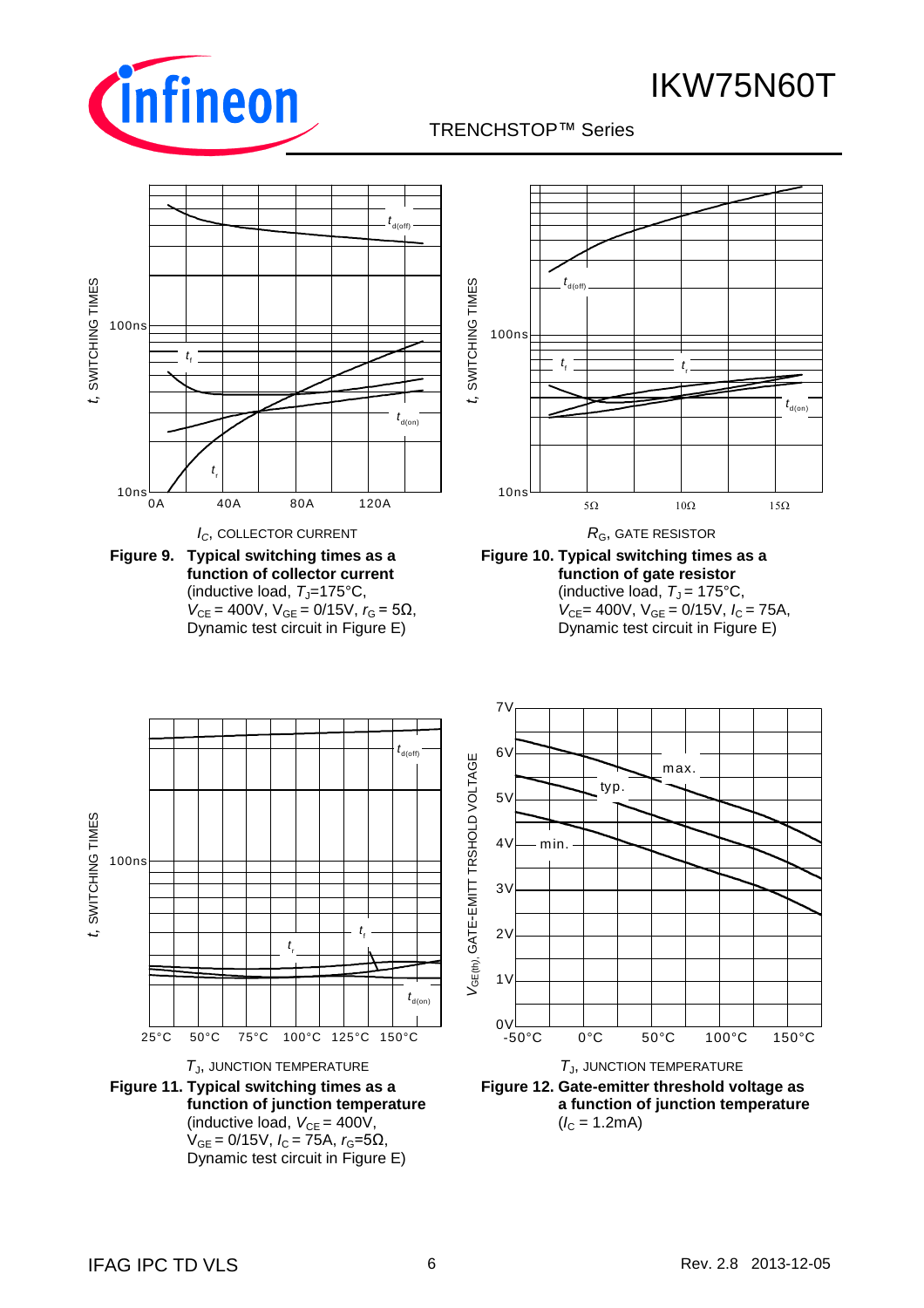



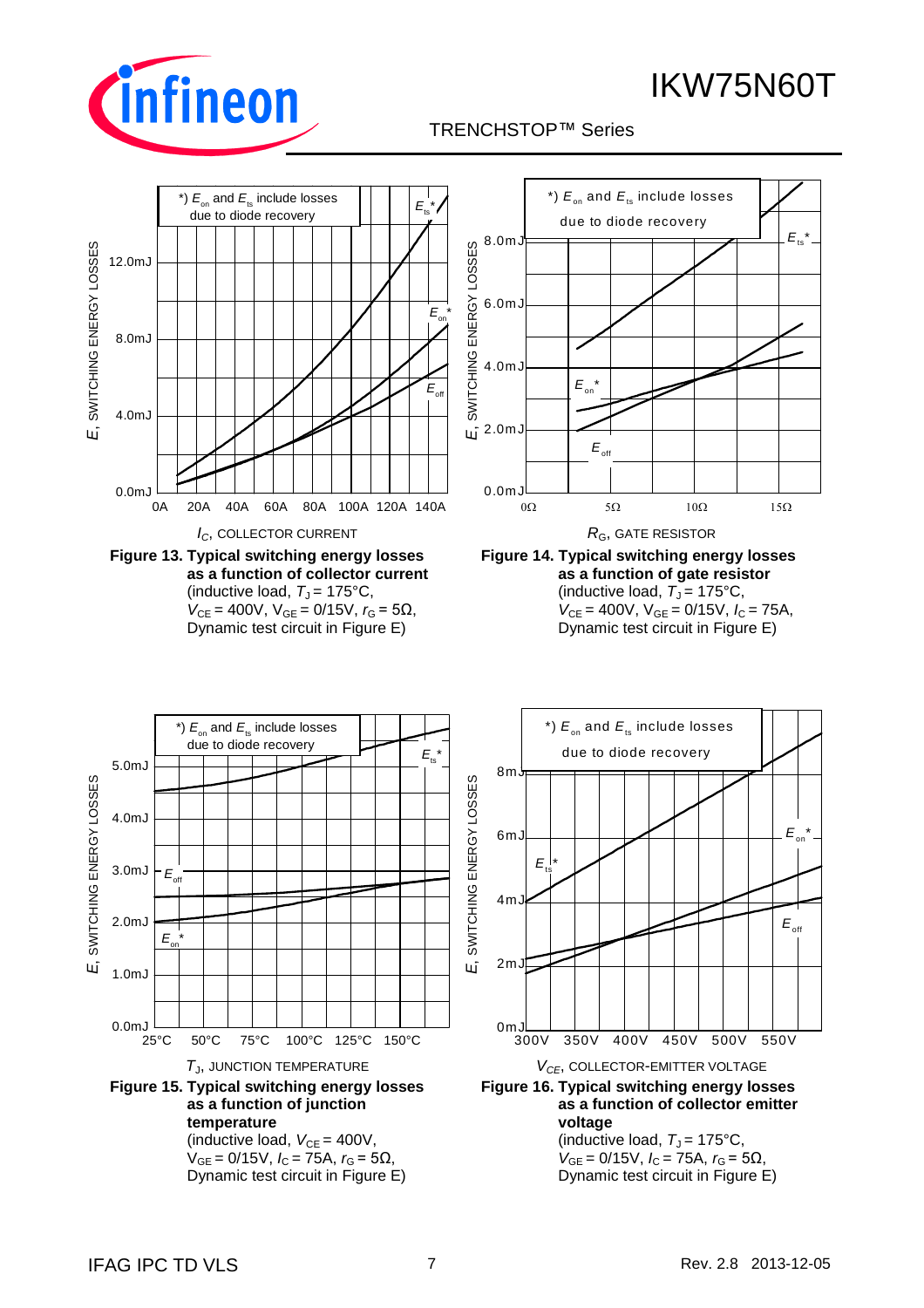





**Figure 18. Typical capacitance as a function of collector-emitter voltage**  $(V_{GF}=0V, f=1 MHz)$ 







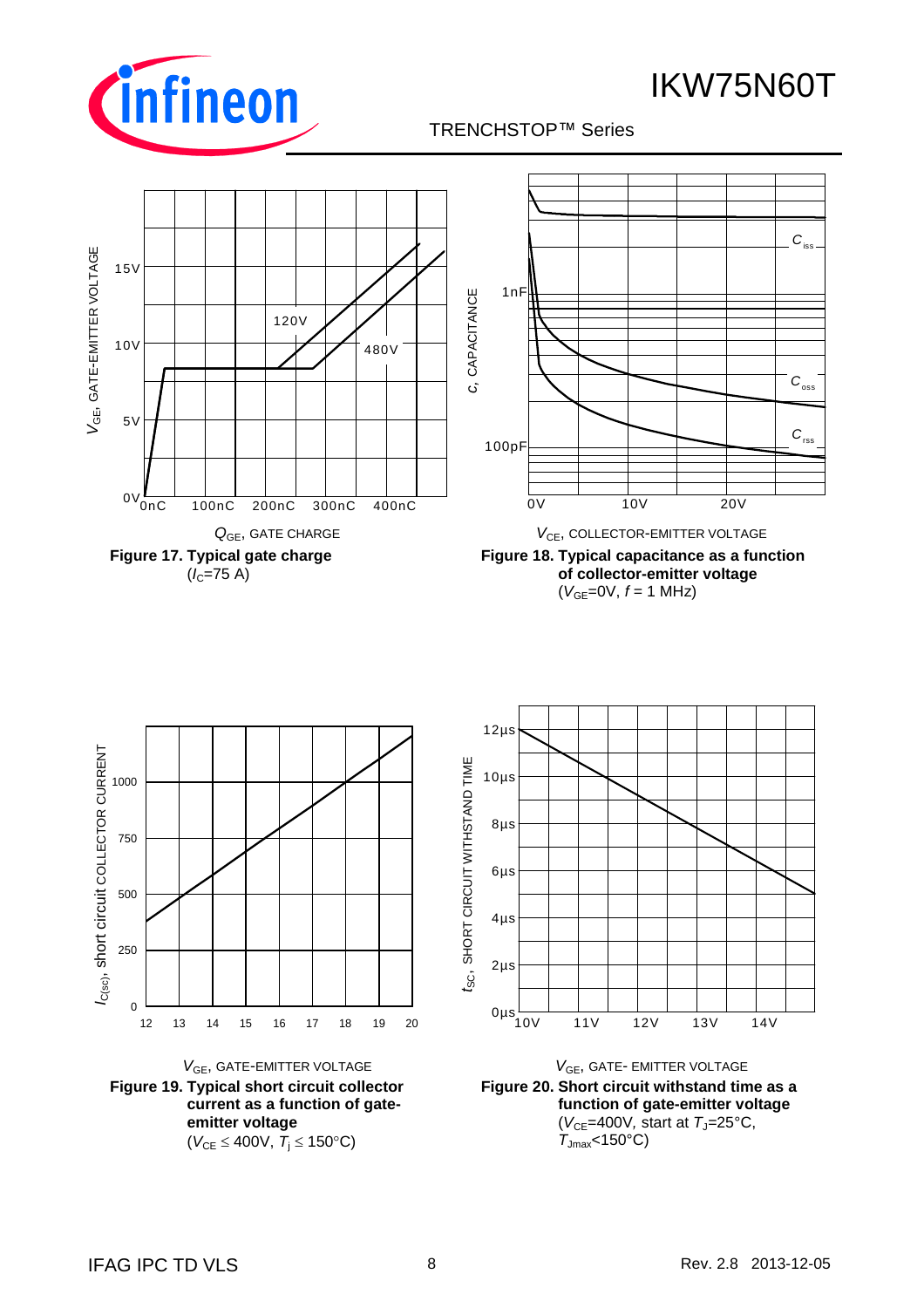

## TRENCHSTOP™ Series q



Dynamic test circuit in Figure E)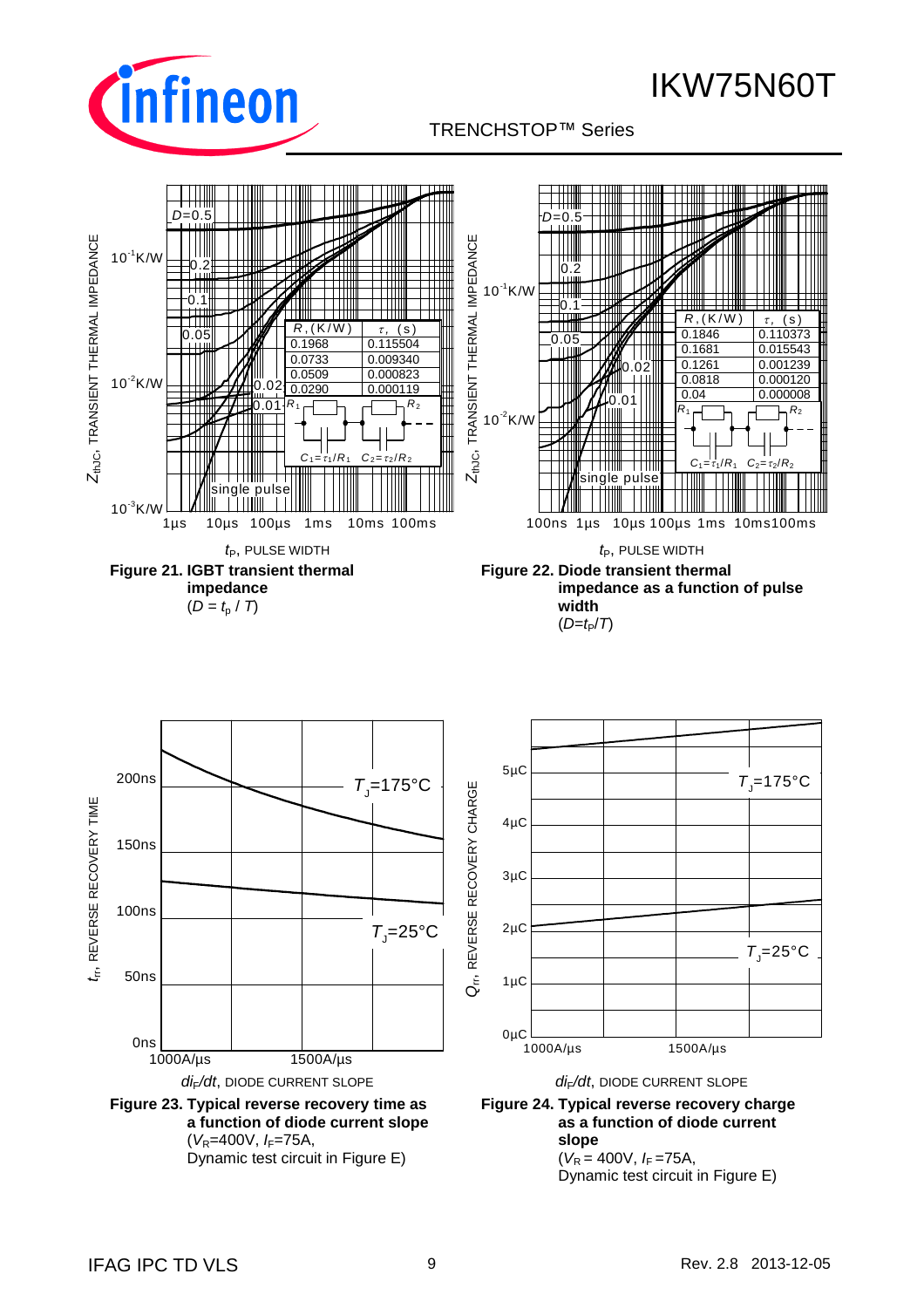

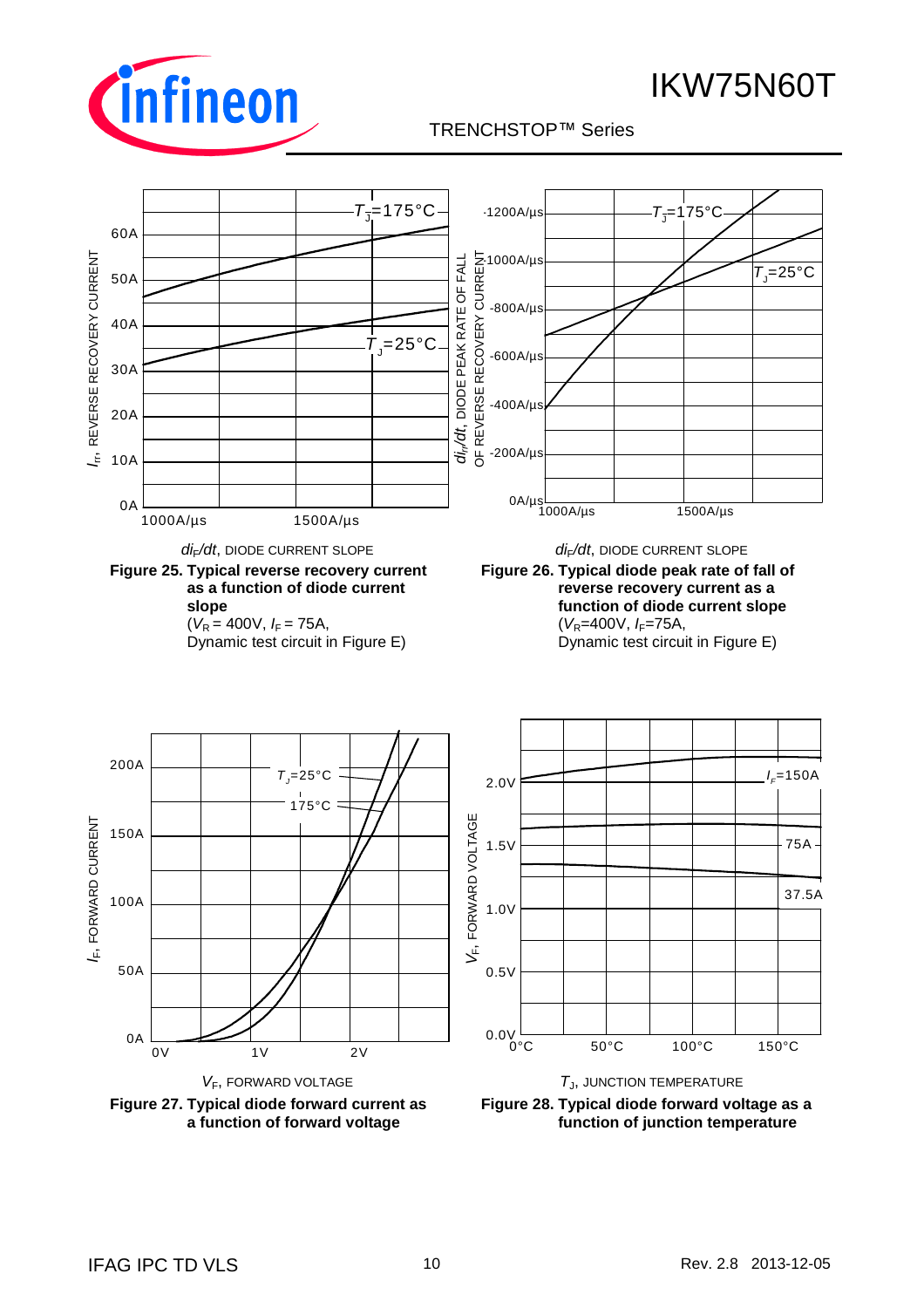

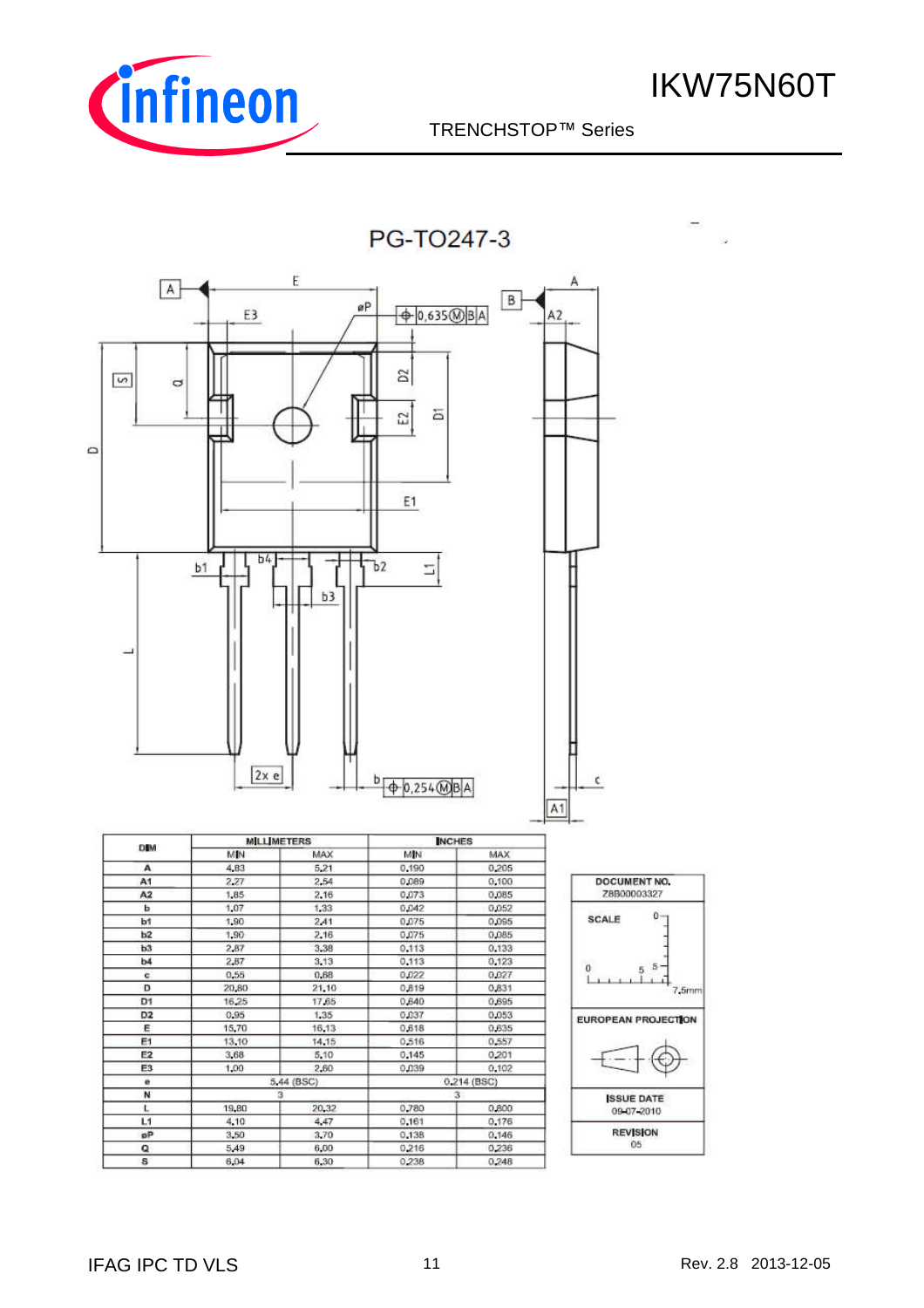

TRENCHSTOP™ Series q



**Figure B. Definition of switching losses**

sis